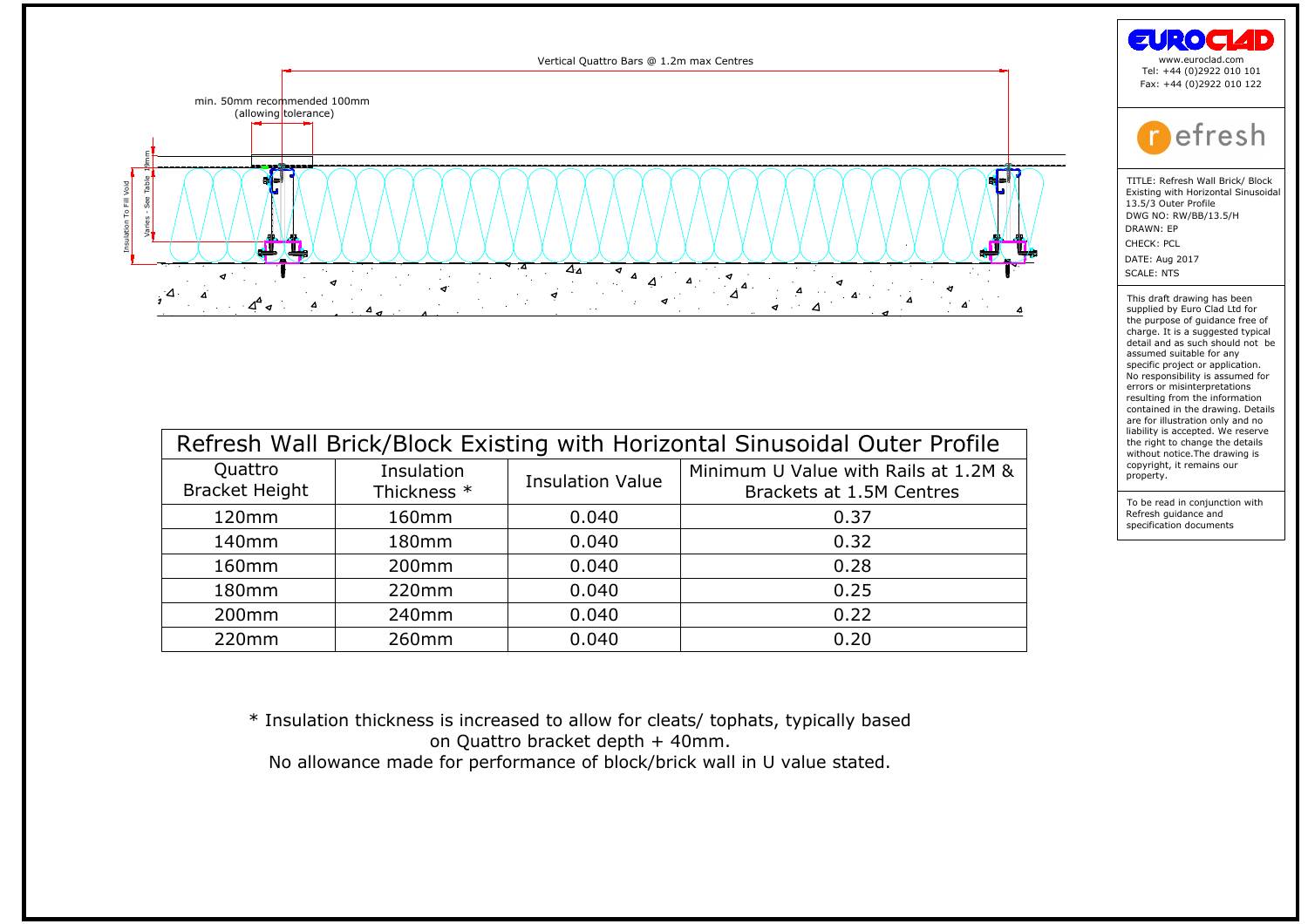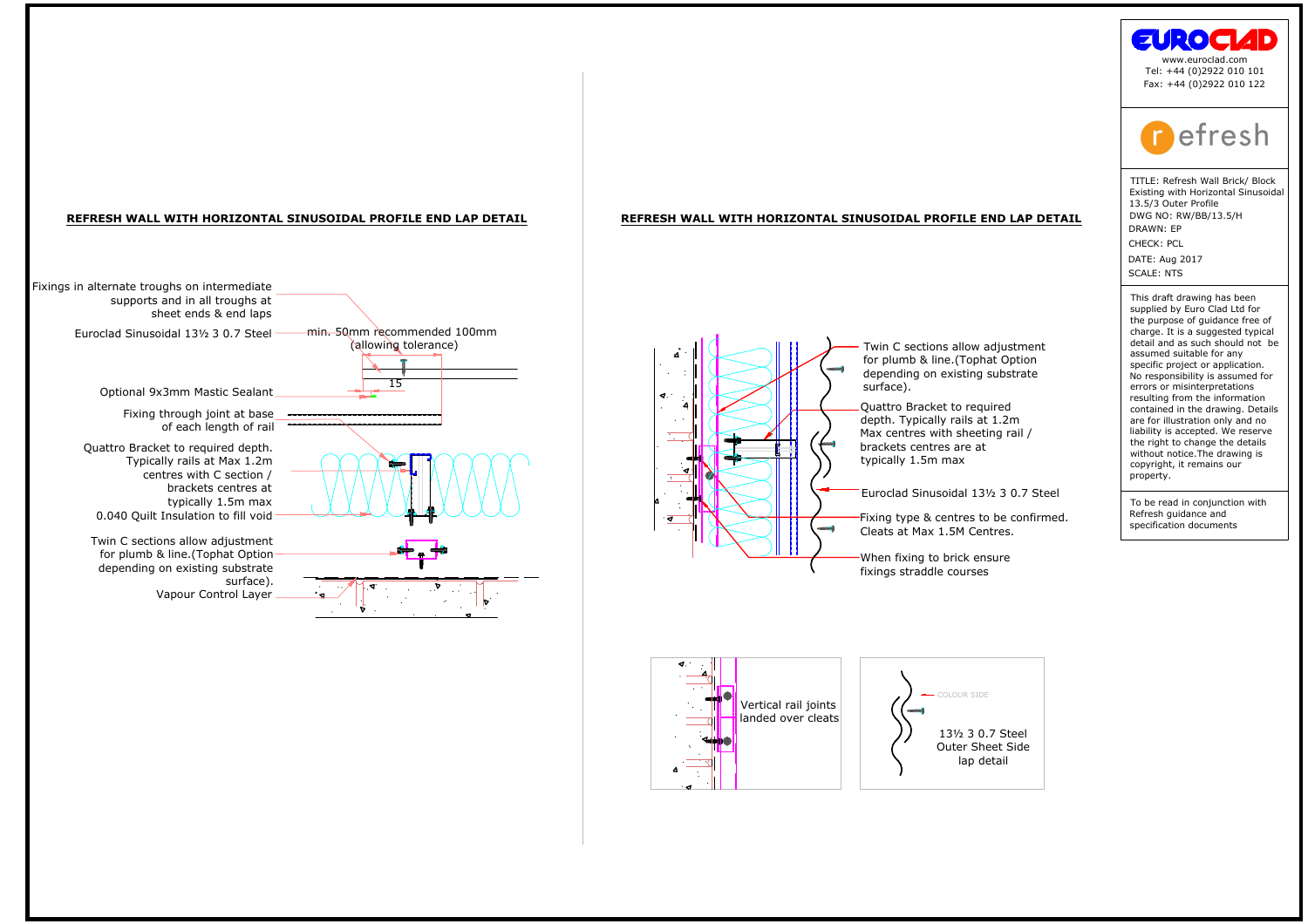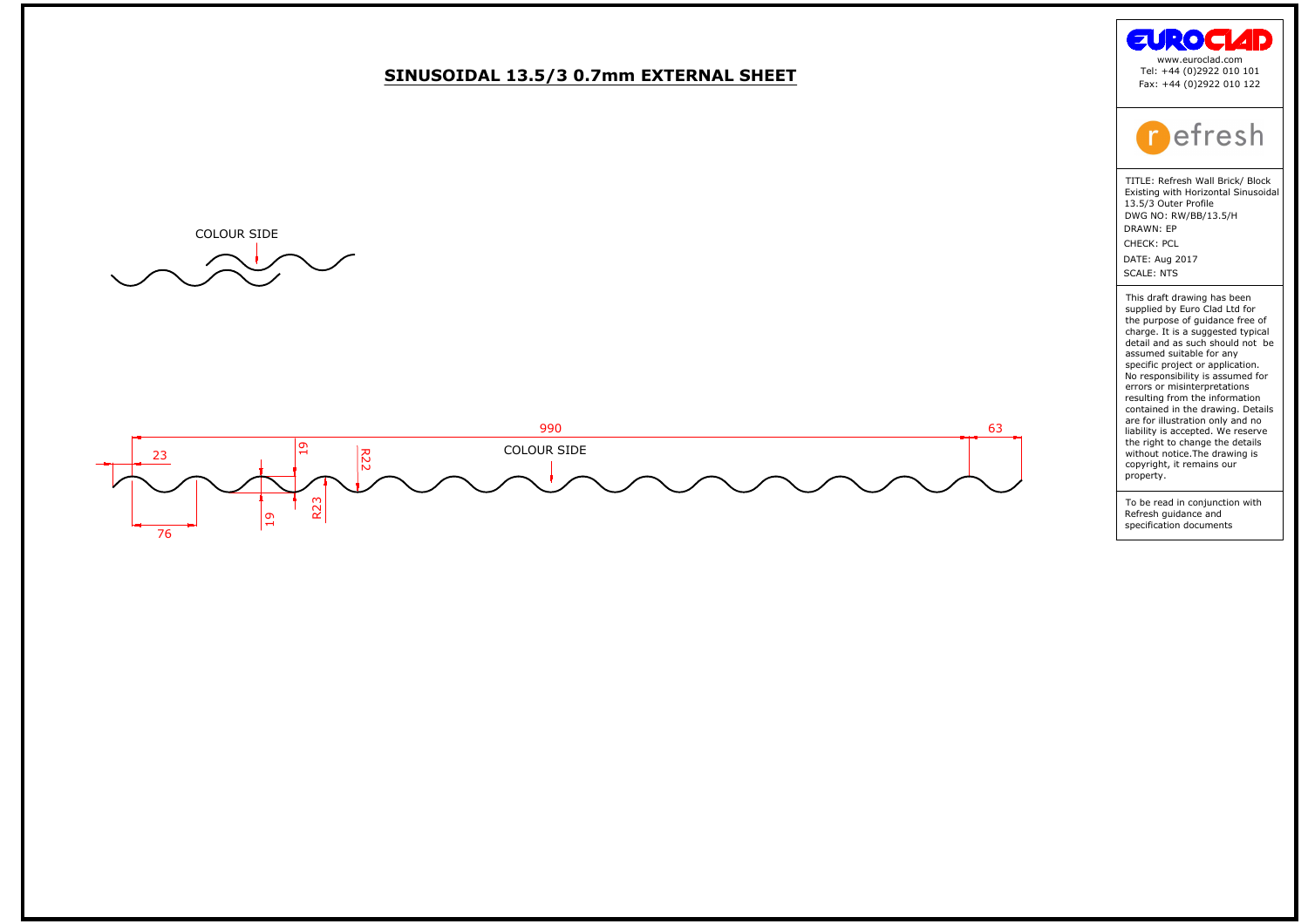





the purpose of guidance free compare of guidance free charge. It is a suggested typic<br>detail and as such should not<br>assumed suitable for any<br>conjunction project or application.<br>No responsibility is assumed ferrors or misin charge: it is a suggest<br>detail and as such shassumed suitable for<br>assumed suitable for applications of a proportion of<br>No responsibility is assement and the draw<br>contained in the draw<br>and in the draw without notice. The dr